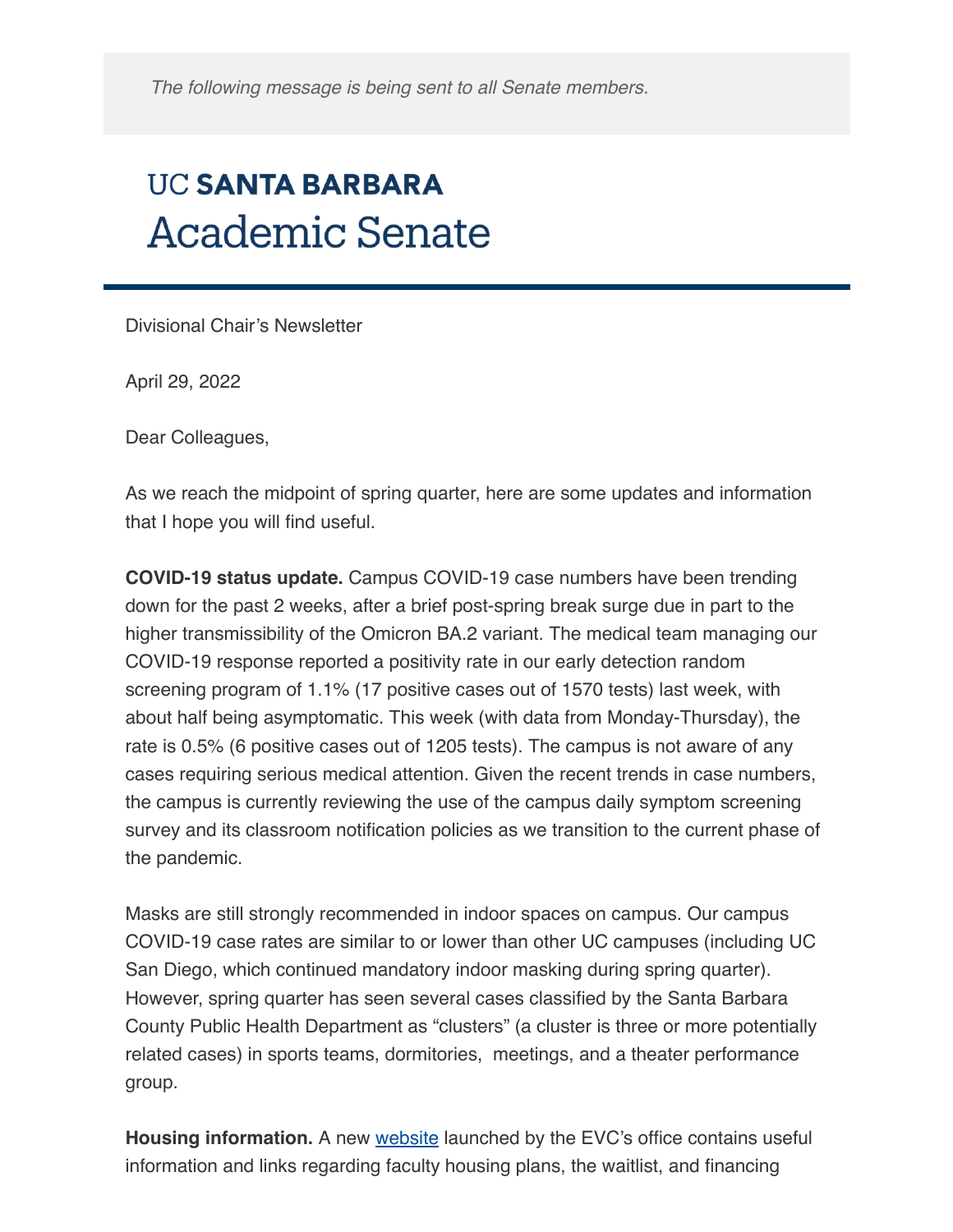options, including the new Zero Interest Program (ZIP) loans for down-payment assistance. The information is summarized in a recent Academic Personnel [newsletter](https://ap.ucsb.edu/news.and.announcements/memos/?4.29.2022.Spring./.Summer.2022.Academic.Personnel.Newsletter).

**President Drake's visit.** On April 13, President Drake visited UC Santa Barbara and met with several campus constituencies, including Senate leaders. The President spoke about his work to increase the university's state budget allocation, and the need to balance undergraduate and graduate education with research at UC.

**Experian benefits.** The University of California **[announced](https://ucnet.universityofcalifornia.edu/news/2022/03/uc-extends-credit-monitoring-and-identity-theft-protection-for-uc-members-affected-by-2021-accellion-incident.html#:~:text=UC%20is%20now%20extending%20the,anniversary%20of%20their%20initial%20enrollment.)** a two-year extension of credit monitoring and identity theft protection for all members of the UC community affected by the 2021 Accellion data breach. Those already enrolled with Experian do not need to take any action – they will automatically receive a free two-year extension on the one-year anniversary of their initial enrollment. If you have yet to enroll, please email [communications@ucop.edu](mailto:communications@ucop.edu) to request credit monitoring and identity protection services.

**Pharmacy benefits.** Faculty throughout the UC system have reported widespread [problems and delays in accessing their pharmacy benefits](https://ucnet.universityofcalifornia.edu/news/2022/03/an-important-message-about-pharmacy-benefits-through-navitus-health.html) via Navitus Health, the new contract provider for some PPO insurance plans since Jan 1, 2022. UC staff are reportedly working with Navitus to address the issues. If you are having problems with Navitus, we invite you to relay them to us at [info@senate.ucsb.edu.](mailto:info@senate.ucsb.edu)

**Pension decision-making.** New employees hired by UC since 2016 have to choose between a defined contribution plan ("Savings") and a defined benefit plan ("Pension"). The Senate's Task Force on Investment and Retirement (TFIR) conducted a comparative analysis of both options, which offer different advantages to faculty depending on the length of time they expect to be employed by UC. In addition, faculty who initially selected the "Savings" plan may now elect to switch to the "Pension" plan 5-10 years after hiring.

To assist faculty in understanding the financial implications of these important decisions, TFIR has created a modeling tool and a guide to using it. Instructions are posted [here,](https://senate.universityofcalifornia.edu/resources/retirement-choice-model.html) and faculty who are eligible to make these choices are strongly encouraged to consult them.

**Open-access issues.** Some Open Access (OA) issues have come to light recently that may especially affect scholars in the humanities and social sciences. The University Committee on Library and Scholarly Communications (UCOLASC) and the California Digital Library (CDL) are concerned with the problem of third-party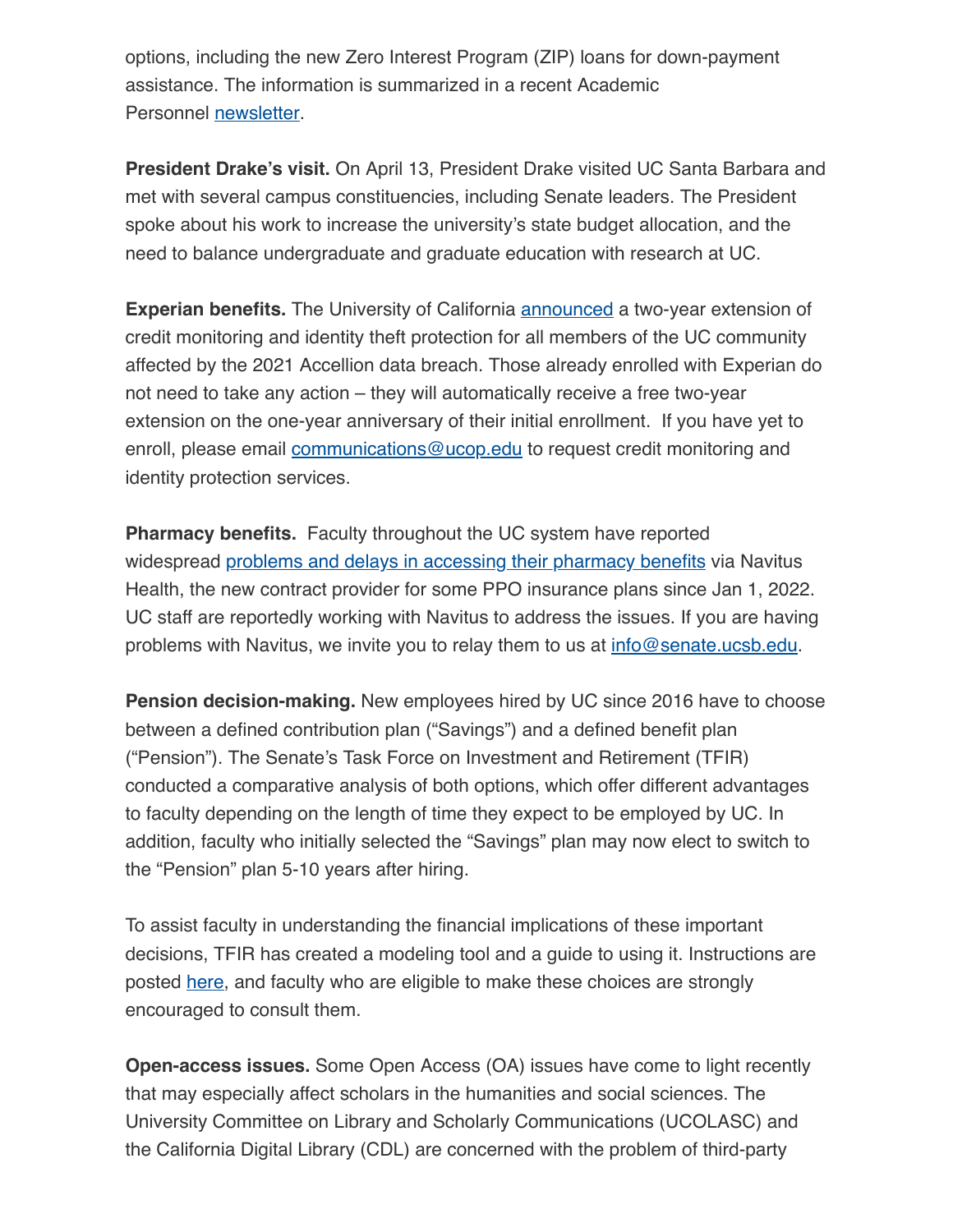agreements (such as permissions for reproducing images, quotations, and other materials under copyright) that restrict OA choices. For example, you may have received permission from an archive to reproduce an image in a journal article, but with a stipulation that the article cannot be posted in an OA repository.

Because the language of third-party agreements can vary widely, Dr. Katie Fortney, a copyright policy officer at CDL and UCOP, is interested in receiving examples of permissions agreements and contracts. She explains, "We may quote from these in the future when we write about this issue, but we will not reproduce the text of any agreement in its entirety or share the name of the individual who signed or provided the agreement without that person's permission." If you have documents that you are willing to share for this purpose, please send them to UCSB's representative to UCOLASC, Prof. [Karen Lunsford](mailto:klunsford@writing.ucsb.edu), who also chairs UCSB's Council on Research and Instructional Resources (CRIR).

**International activities.** The university has recommitted to supporting the international engagement of its faculty in light of concerns about 'foreign influence' on sponsored research. An email communication from Joe Incandela, our Vice Chancellor for Research, stated "We are writing to affirm our commitment to protecting our faculty's research endeavors and we welcome recent reports regarding the Justice Department's decision to end the China Initiative, after hearing concerns from the civil rights community that the "China Initiative" fueled a narrative of intolerance and bias." The most important message is that university's support is enabled (and its researchers are protected) by appropriate disclosure, and the Office of Research is committed to helping faculty navigate the changing landscape of disclosure requirements. More information for researchers engaged in foreign/international relationships and activities is available [here.](https://www.research.ucsb.edu/research-integrity/international-engagement)

**DSP Office.** Faculty may be contacted by the Disabled Students Program (DSP) office regarding students with an approved accommodation to learn online based on a disability. Students must seek this accommodation by applying through the DSP office, which will assess the request after receiving the appropriate documentation. Instructors should direct students to the DSP office rather than try to work with students individually. If the request is granted, DSP will work with instructors to find a suitable accommodation that does not materially alter the nature of the course or increase the instructor's workload significantly. Instructors who encounter challenges in this process are encouraged to contact the **[Senate](mailto:info@senate.ucsb.edu)**.

**Proposed Climate Memorial.** At its meeting of April 13, 2022, the systemwide Academic Assembly voted in favor of a proposed Memorial which "petitions the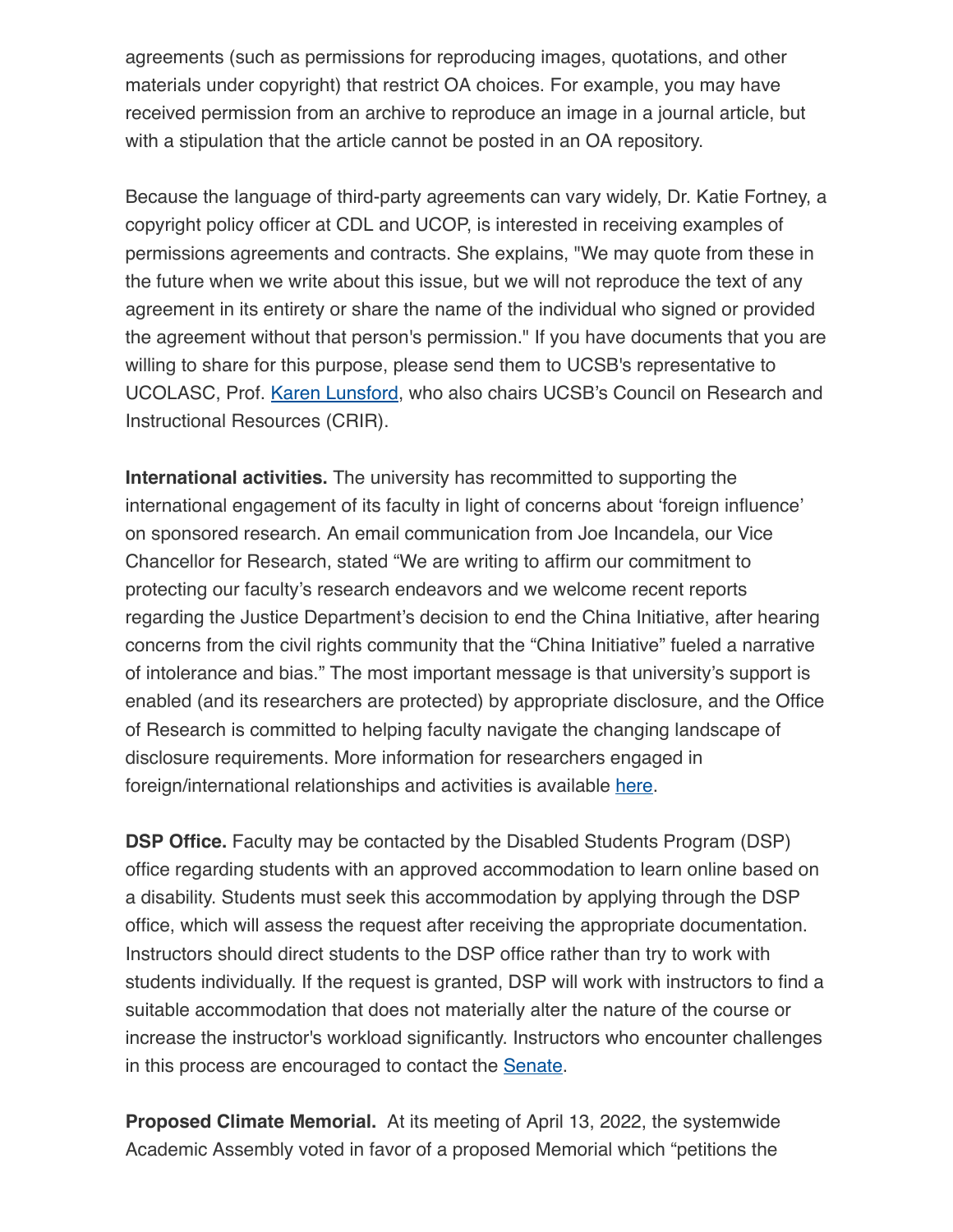Regents for investments in UC's infrastructure that will reduce on-campus fossil fuel combustion by at least 60% of current levels by 2030 and 95% of current levels by 2035." The next step is a systemwide faculty vote, via electronic ballot. In the coming weeks, Senate members will receive a notice containing contextual materials and instructions for voting.

**UC Academic Survey of Faculty Life.** The systemwide Academic Senate is conducting a new survey to gather input on faculty experiences and perspectives during the COVID-19 pandemic, in order to provide data and context for Senate discussions and presentations to the UC administration, the UC Regents, and the California Legislature. This survey, which follows on from previous versions conducted by the Senate in 2020 and 2019, is distinct from the research survey conducted by UC Berkeley, for which a request was distributed to faculty on April 12. An email with a link to the Senate survey will be distributed to all instructors next week.

**Academic Senate awards.** Congratulations to all recipients of 2022 Academic Senate Awards for teaching and mentoring! They were honored at the April 21 meeting of the Faculty Legislature:

Distinguished Teaching Awards

Gordon Abra, Continuing Lecturer, Communication and Sociology Ken Hiltner, Professor, English Jennifer Y. King, Professor, Geography Jen Martin, Lecturer PSOE, Environmental Studies Danielle R. Whitaker, Continuing Lecturer, Teacher Education Program Vanessa Woods, Lecturer PSOE, Psychological & Brain Sciences

Outstanding Graduate Mentor Awards

Bhaskar Sarkar, Professor, Film and Media Studies M. Scott Shell, Professor, Chemical Engineering Jill Darlington Sharkey, Professor, Counseling, Clinical, and School Psychology

Outstanding Teaching Assistant Awards Stephanie M. Arguera, Education Trevor Auldridge Reveles, Sociology Hannah Garibaldi, Film and Media Studies Janeva Chung, Molecular, Cellular, and Developmental Biology

Congratulations to our two recent winners of the Harold J. Plous award. The 2019-20